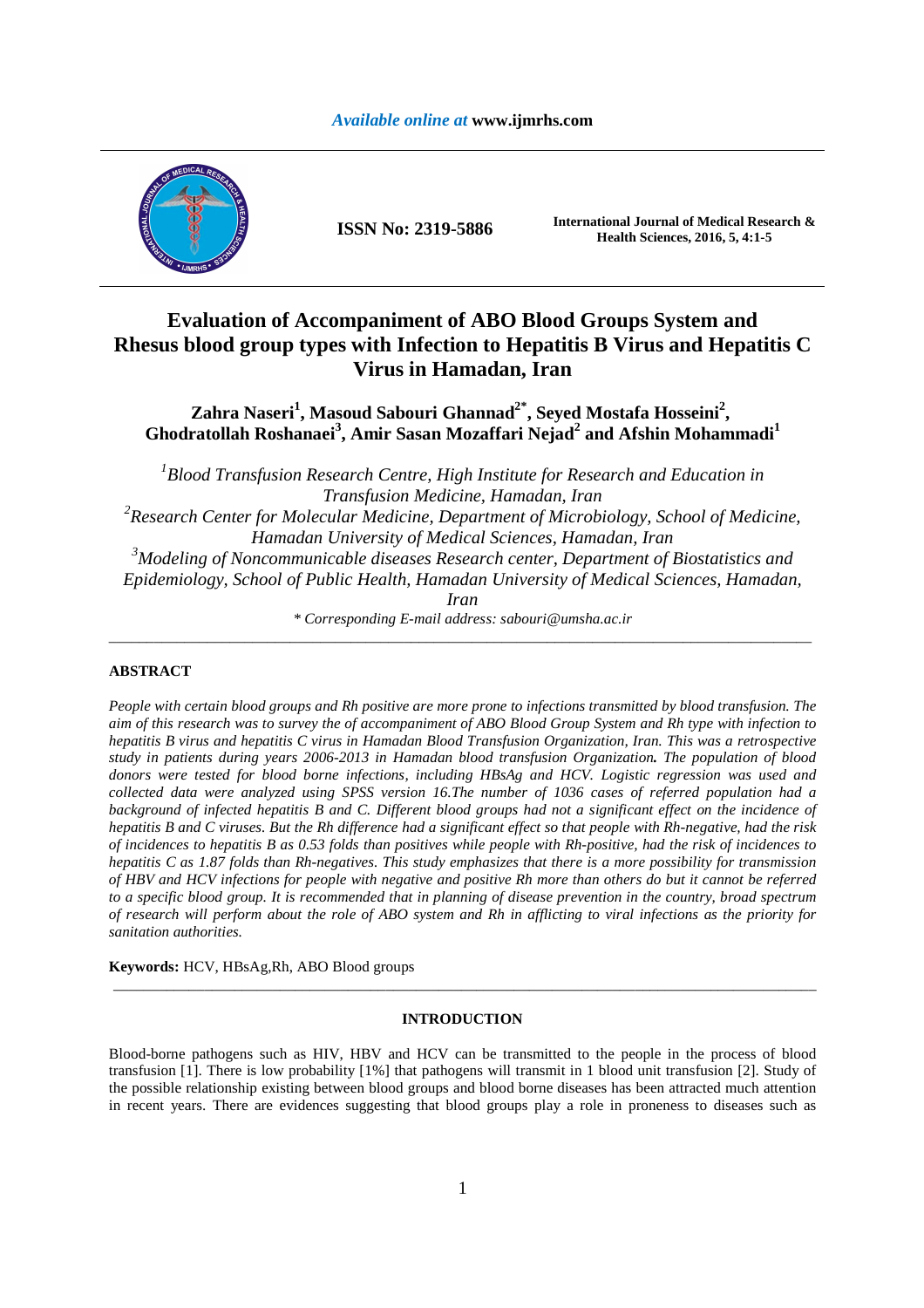stomach ulcer, stomach cancer, eritroblastosisfetalis, coronary artery disease, venous thromboembolism, endocrine tumors in men, and epithelial ovarian [3,4].

*\_\_\_\_\_\_\_\_\_\_\_\_\_\_\_\_\_\_\_\_\_\_\_\_\_\_\_\_\_\_\_\_\_\_\_\_\_\_\_\_\_\_\_\_\_\_\_\_\_\_\_\_\_\_\_\_\_\_\_\_\_\_\_\_\_\_\_\_\_\_\_\_\_\_\_\_\_\_*

Evidences collected by Anstee*et al*.[3] have shown the association between infectious diseases in humans with ABO blood groups and genes secreting them, but according to the report, other blood group antigens appear to be more influenced by fundamental effects like polymorphism of blood groups. For example, a study conducted in Thailand showed that the plurality of people with ABO blood groups were similar to others in the primary dengue virus infection, however, in the secondary infections, people with A and B blood groups were more vulnerable to grade 3 dengue hemorrhagic fever in comparison with grade 1 and 2 ones [5]. Another study carried out in Bam, Kerman, Iran, demonstrated that, in the same age, gender, and living-environment groups, people with O blood group are 8.3 times vulnerable to Cholera than others. Moreover, the probability of having Cholera for people with Rhesus blood group types[Rh]<sup>-</sup> were 3.2 times higher than people with Rh<sup>+</sup>[6]. Mourant and *et al.* reported that the differences between the frequency of people with blood group A and those with blood group B is due to random genetic variation, fundamental effects, and natural selection among various blood groups [7]. Furthermore, the interaction between microorganisms and red blood cell membrane probably is due to antigenic similarity, adhesion through specific receptors, or regulation of antibody responses [8]. Human red blood cells have surface antigens A, B, and AB that determine the types of blood groups.

There is no antigen in the red blood cell surface of people belonging to the O blood group. But they have antibodies against blood groups A and B. People with A blood group have antibodies against the B antigen, and vice versa, while people with AB blood group do not have any antibodies against blood group antigens in their serum [9]. These facts have a pivotal role in determining the natural resistance of human body against agents of infectious diseases with the same surface antigens.

People with blood group AB are more sensitive to infectious agents who contain A, B or both antigens. This issue is because there are no antibodies against A and B antigens of blood groups in the people with AB blood group. According to the undeniable importance of this issue and considering that there is no previous study that assess the associations between people with A, B, O, and Rh blood groups with people with hepatitis B and C in this specific area of Iran, the aim of the present study was to investigate the potential role of blood groups and Rh and infection to HBV and HCV infections among people referring to Blood Transfusion Organization of Hamadan.

## **MATERIALS AND METHODS**

This retrospective study was performed among patients referring to Blood Transfusion Organization of Hamadan, a western province in Iran during the years 2006 and 2013. Moreover, all ethical consideration for keeping the personal information of patients was performed.

#### **Data collection and laboratory tests**

All personal and demographic information of patients including age, sex, marital status, location, occupation, education level, and blood group and Rh blood donors have been documented by the Blood Transfusion Organization. All blood donors were tested for the presence of blood borne diseases such as HBV, HCV and HIV infections. HBsAg Enzygnostic 6-0 kit manufactured by Siemens, Hepanostika HCV Ultra kit manufactured by Beijing United Biomedicine Company, and Vironostika HIV Ag-Ab manufactured by Biomerieux Company was used for testing HBsAg, anti–HCV and HIV Ag-Ab, respectively. Initial tests were performed by ELISA method. In the cases with positive results HBcAb, RIBA, Western Blotting-P24 tests were applied for proving the results obtained for HBS Ag, HCV Ab, and HIV Ag-Ab respectively. The distribution of ABO and Rhesus blood group types was investigated in the aforementioned infected people with HBV and HCV.

#### **Statistical Analysis**

SPSS software version 16 was utilized for performing statistical analysis. Descriptive statistics was applied for summarizing data and in order to assess the effects of variables on the type of viral infection, logistic regression was used. Moreover, the significant level was set at 0.05.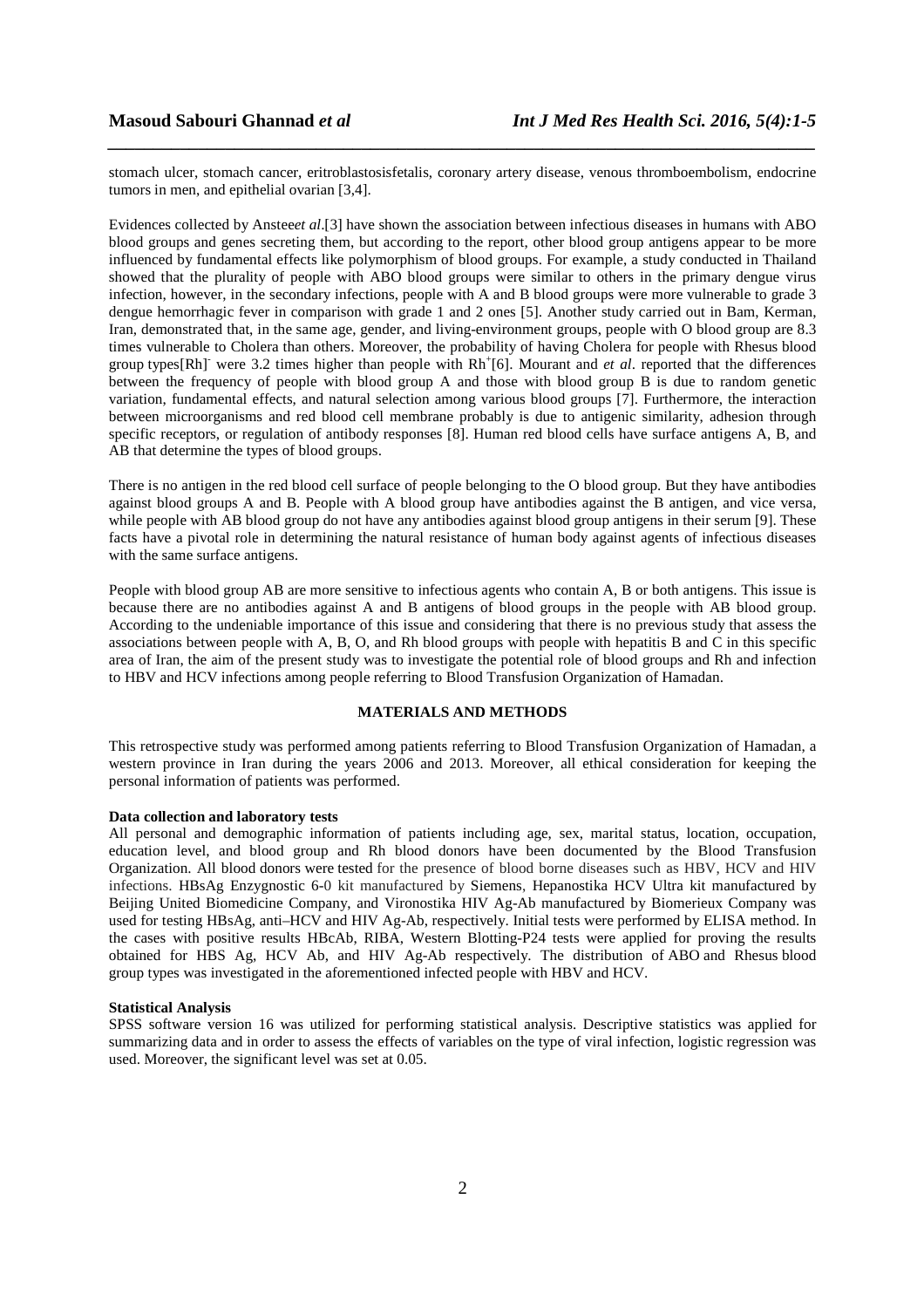## **RESULTS**

*\_\_\_\_\_\_\_\_\_\_\_\_\_\_\_\_\_\_\_\_\_\_\_\_\_\_\_\_\_\_\_\_\_\_\_\_\_\_\_\_\_\_\_\_\_\_\_\_\_\_\_\_\_\_\_\_\_\_\_\_\_\_\_\_\_\_\_\_\_\_\_\_\_\_\_\_\_\_*

A total number of 228409 people referred to the organization for donating blood during aforementioned years. Of these, 1036 people had a history of hepatitis B and C diseases, including 197 unmarried persons and the rest were married. Nine hundred and sixty six individuals were males and 70 persons were females. People who had viral diseases were comprised of 84 persons with negative Rh and 952 positive persons with Rh. The seroprevalence rate of diseases investigated in the present study based on the blood group and Rh factor of people are indicated in Table 1. According to this table, among those who were infected by blood borne viruses, 396 people were positive HCV and 640 people were positive HBs Ag. O+, A+, and B+ in order, were the most widespread blood groups among the people with positive HCV. Likewise, these three blood groups were the most common ones among people with positive HBs Ag. Moreover, AB- was the least prevalent blood group among both people with positive HCV and positive HBs Ag. However, by comparing the percentages of various blood groups, it can be seen that the positive HCV had the highest prevalence among people belonging to the B+, O+ and A+ respectively. Furthermore, A-, B+ and A+ blood group in order had the highest percentage of positive HBs Ag.

Table 2 shows the assessment of risk ratio for people with various blood group and Rh that are infected with viral infections. Based on the analyzed data which are shown in this table, there was no significant association between blood groups and hepatitis B or C [*p-value>0.05*]. However, a significant association was found between Rh type and affliction to disease  $[p-value<0.05]$  so that people with negative Rh have 47% less chance than others to have hepatitis B and people with positive Rh were 1.87 times more likely to have hepatitis C.

| <b>Blood</b> group | <b>HCV</b>     | <b>HBS</b> Ag               | <b>Total patients</b> | <b>Total Donors</b> |  |
|--------------------|----------------|-----------------------------|-----------------------|---------------------|--|
|                    | Number $(\% )$ | Number $(\% )$              |                       |                     |  |
| A+                 | 110(0.136)     | 178(0.273)                  | 288                   | 65666               |  |
| А-                 | 9(0.132)       | 30(0.440)                   | 39                    | 6817                |  |
| $B+$               | 97(0.199)      | 168(0.346)                  | 265                   | 48839               |  |
| <b>B-</b>          | 4(0.083)       | 12(0.250)                   | 16                    | 4791                |  |
| $AB+$              | 22(0.141)      | 39(0.251)                   | 61                    | 15563               |  |
| AB-                | 0(0.000)       | 3(0.177)                    | 3                     | 1692                |  |
| $O+$               | 145(0.189)     | 193(0.254)                  | 338                   | 76706               |  |
| 0-                 | 9(0.108)       | 17(0.204)                   | 26                    | 8335                |  |
| Total              | 396(0.17377)   | $\overline{640}$ (0.281075) | 1036                  | 228409              |  |

**Table 1.The distribution of healthy and infected people among various blood groups in Hamadan Blood Transfusion Organization during 2006-2013.** 

**Table 2, the association of blood groups and Rh type among donors infected by viral diseases referring to Hamadan Blood Transfusion Organization during 2006-2013.** 

| Dependent Variables | <b>Independent Variables</b> | $P-value$ | Odds ratio | 95% confidence interval |             |
|---------------------|------------------------------|-----------|------------|-------------------------|-------------|
|                     |                              |           |            | Lower limit             | Upper limit |
|                     | Rh                           | 0.04      | $0.53^{1}$ | 0.32                    | 0.89        |
| Hbs Ag              | group                        | 0.14      | 0.93       | 0.84                    | 1.03        |
| HCV                 | Rh                           | 0.016     | ً 87.ء     | 1.12                    | 3.13        |
|                     | group                        | 0.17      | 1.08       | 0.97                    |             |

*1*<sup>\*</sup> and 2<sup>\*</sup> indicate the odds ratio of people with positive Rh in comparison with people with negative Rh in infection to HBV and HCV.

#### **DISCUSSION**

Several studies have attempted to explain the relationship between transmissions of infection with ABO blood groups. There are evidences that people with O blood group and positive Rh are more vulnerable to blood borne infections [10]. To address this issue in the current research, we presented evidence that the effects of blood group types on the hepatitis B and C were insignificant. However, it is notable that based on our data a significant effect was observed for Rh type so that people with negative Rh had have 47%less chance than others others to have hepatitis B. This observation is in keep with a research that declared the highest percentage of HBsAg, in negative Rh patients [11]. Moreover, people with positive Rh were 1.87 times more likely to have hepatitis C. This is not according to the aforementioned research that showed the highest percentage of Anti HCV in negative Rh [1].Our results might suggest that there is a more possibility for HBV and HCV infections for people with negative and positive Rh respectively more than others but it cannot be referred to a specific blood group. Larger scale investigations are required to develop the knowledge of this feature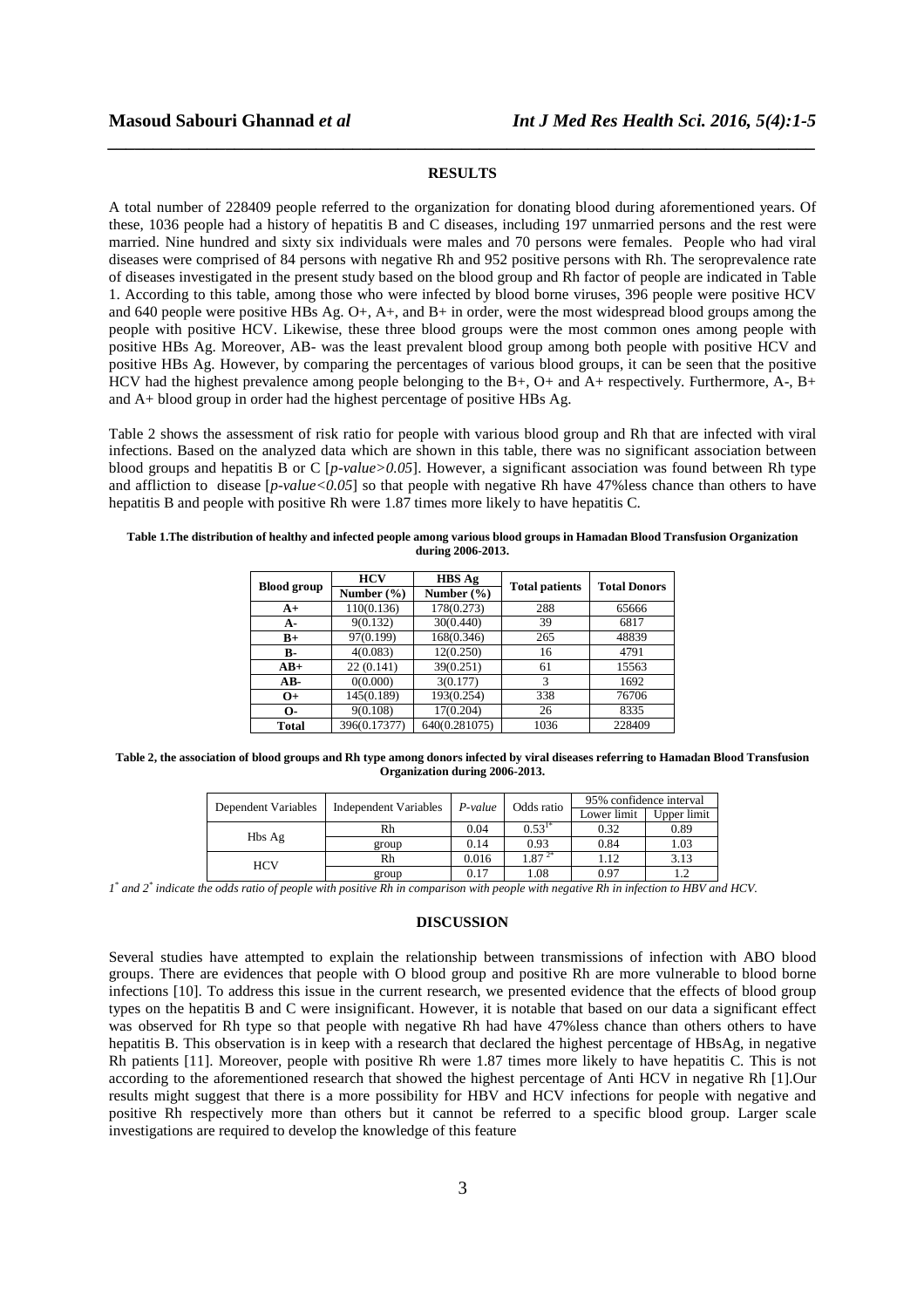These findings are partially compatible with the results reported in another study that was carried out in Babol, another city in Iran. In that study, they did not find a significant association between chronic hepatitis B and its treatment and ABO blood groups, but they found that the association between Rh type and chronic hepatitis B was significant so that 97.9% of chronic carriers had positive Rh [12].

*\_\_\_\_\_\_\_\_\_\_\_\_\_\_\_\_\_\_\_\_\_\_\_\_\_\_\_\_\_\_\_\_\_\_\_\_\_\_\_\_\_\_\_\_\_\_\_\_\_\_\_\_\_\_\_\_\_\_\_\_\_\_\_\_\_\_\_\_\_\_\_\_\_\_\_\_\_\_*

Although, in the present study, a significant correlation was not observed between being infected and blood group types. However, the prevalence of HCV and HBV among people with O+ [338], A+ [288], and B+ [265] blood groups were higher than others. Also, in another study conducted by Behal*et al*. [13], no significant association between positive HBsAg status and blood group types was pointed out. Consistent with the data already presented a study which carried out in Iraq showed that HBsAg and HCVAb were prevalent among people with O blood group and were scarce among people with AB blood group. Moreover positive Rh factor was more common among people with hepatitis infection than people without infection [14]. Furthermore, Kumar *et al*. had reported that the highest rate of hepatitis were among people belonging to O and positive Rh blood groups [15]. In another study in Nepal, no significant association was found between HBV and blood groups, but a higher tendency to these diseases was observed among people with positive O blood group [16]. No consistent association between the results published by Shavakhi*et al*. [17] and our findings was found. They illustrated that having blood groups except the O blood group are a genetic risk factor in progressing liver fibrosis. This can be due to the higher probability of venous thrombosis among patients infected by HCV. Although there are evidences that support the association between positive Rh and diseases, nevertheless, a study conducted on 6000 blood donors, who were apparently healthy in India demonstrated that blood borne infections were more prevalent among people with negative Rh, so that people with negative A blood group had a higher rate of HBsAg. In addition, most people with HCV infection belonged to negative B blood group [18]. A study conducted in China revealed that people with AB and B blood groups were more infected by hepatitis B virus than people with other blood groups [20]. However, in another study conducted in Iran, it was indicated that the percentage of CD4<sup>+</sup>[T] lymphocytes in people with B blood group were higher than in people with other blood groups. As a result, it can be inferred that the risk of viral and infectious disease are low among people who belong to B blood group.

In conclusion, the picture that has emerged from numerous studies investigating the correlation between blood groups and the risk of infectious diseases has identified a complicated association in this regard. Different published results in this subject, makes it difficult to make firm conclusions. Thus, the real association between blood group and infectious diseases remains the subject of debate. It is speculated that there are other possible factors, such as national and racial differences, that may have an influence on this complicated correlation [19]. Besides, it is clear that more research is needed to clarify a better understanding on the subject. According to the findings of the present study, it is recommended that future goals be included investigations on blood groups and Rh types in order to prevent the transmission of blood borne diseases. Moreover, undertaking further research to determine the special blood groups as increased risk for categorized donors is recommended.

### **Acknowledgment**

The authors wish to thank the staff of the Hamadan Blood Transfusion Center, specially the laboratory personnel, for their continuous cooperation.

## **Financial Disclosure**

There was no financial support for the current research**.** 

## **Funding/Support**

There was no funding for the current research**.**

#### **REFERENCES**

[1] Stokx J, Gillet P, De Weggheleire A, Casas EC, Maendaenda R, Beulane AJ, et al. Seroprevalence of transfusion-transmissible infections and evaluation of the pre-donation screening performance at the Provincial Hospital of Tete, Mozambique. BMC infectious diseases. 2011;11:141.

[2] Widman FK. Technical manual. American Association of Blood Banks. Arlington. 1985: 325-44.

[3] Anstee DJ. The relationship between blood groups and disease. Blood. 2010; 115 (23): 4635-43.

[4] Greenwell P. Blood group antigens: molecules seeking a function? Glycoconj J. 1997; (14): 159-73.